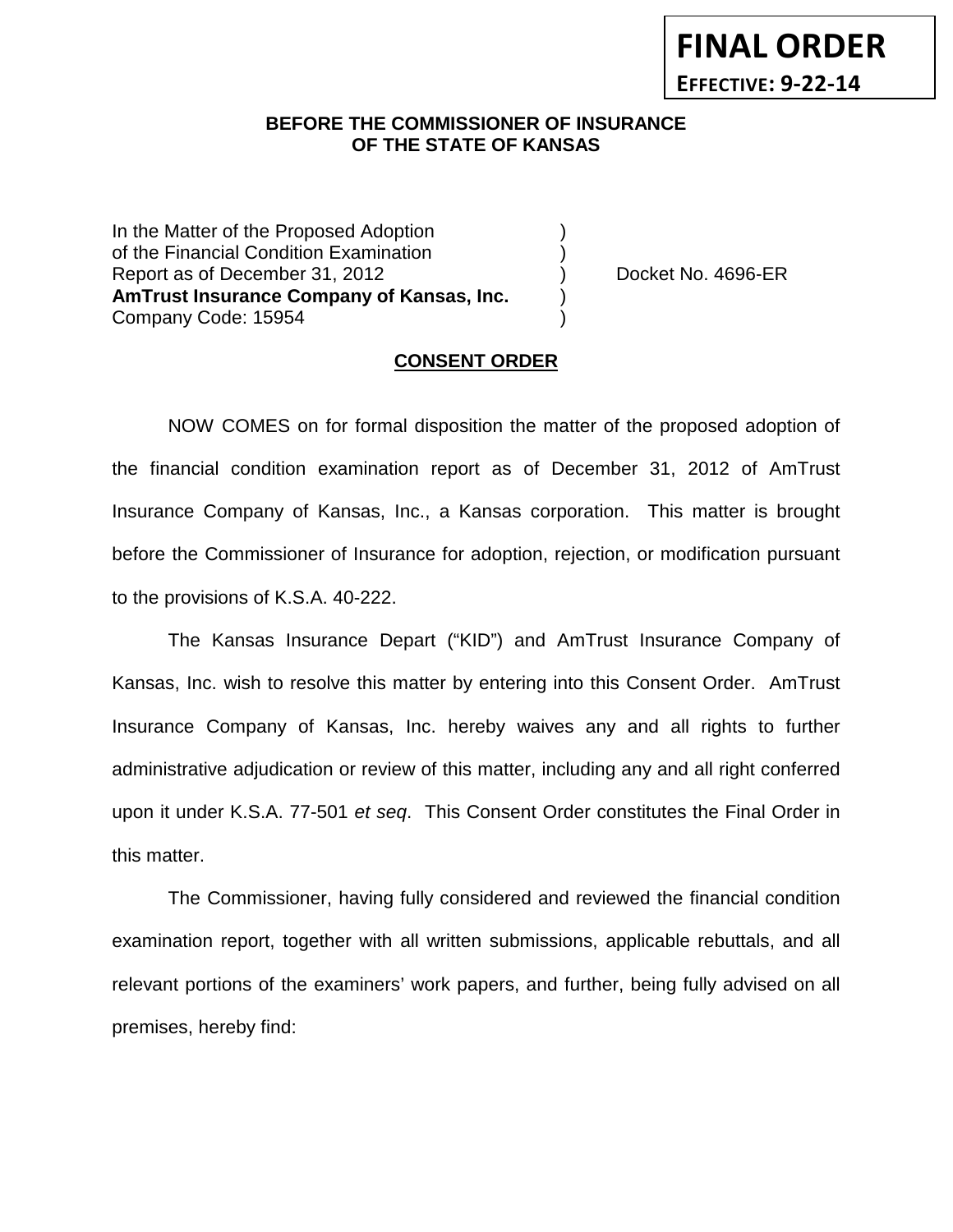#### **Policy Reasons**

It is stated policy of the State of Kansas that whenever the Commissioner of Insurance deems it necessary, an examination of the affairs and financial condition of any insurance company in the process of organization, applying for admission, or doing business in this State can be undertaken. In all cases, such an examination must occur once every five (5) years. Through the examination process, the insurance consuming public will be well served and protected.

#### **Findings of Fact**

1. The Commissioner of Insurance has jurisdiction over this matter pursuant to K.S.A. 40-222.

2. An examination of AmTrust Insurance Company of Kansas, Inc. was undertaken by the Kansas Insurance Department and was completed on August 5, 2014.

3. The examiner-in-charge tendered and filed with the Kansas Insurance Department a verified written report of the examination within thirty (30) days following completion of the examination, to wit; August 5, 2014.

4. Following receipt of the verified report, the Kansas Insurance Department transmitted the report to AmTrust Insurance Company of Kansas, Inc. on August 21, 2014, with a duly executed notice advising the company of its opportunity to prepare and submit to the Kansas Insurance Department a written submission or rebuttal with respect to any and all matters contained in the report. AmTrust Insurance Company of Kansas, Inc. was further advised that any written submission or rebuttal needed to be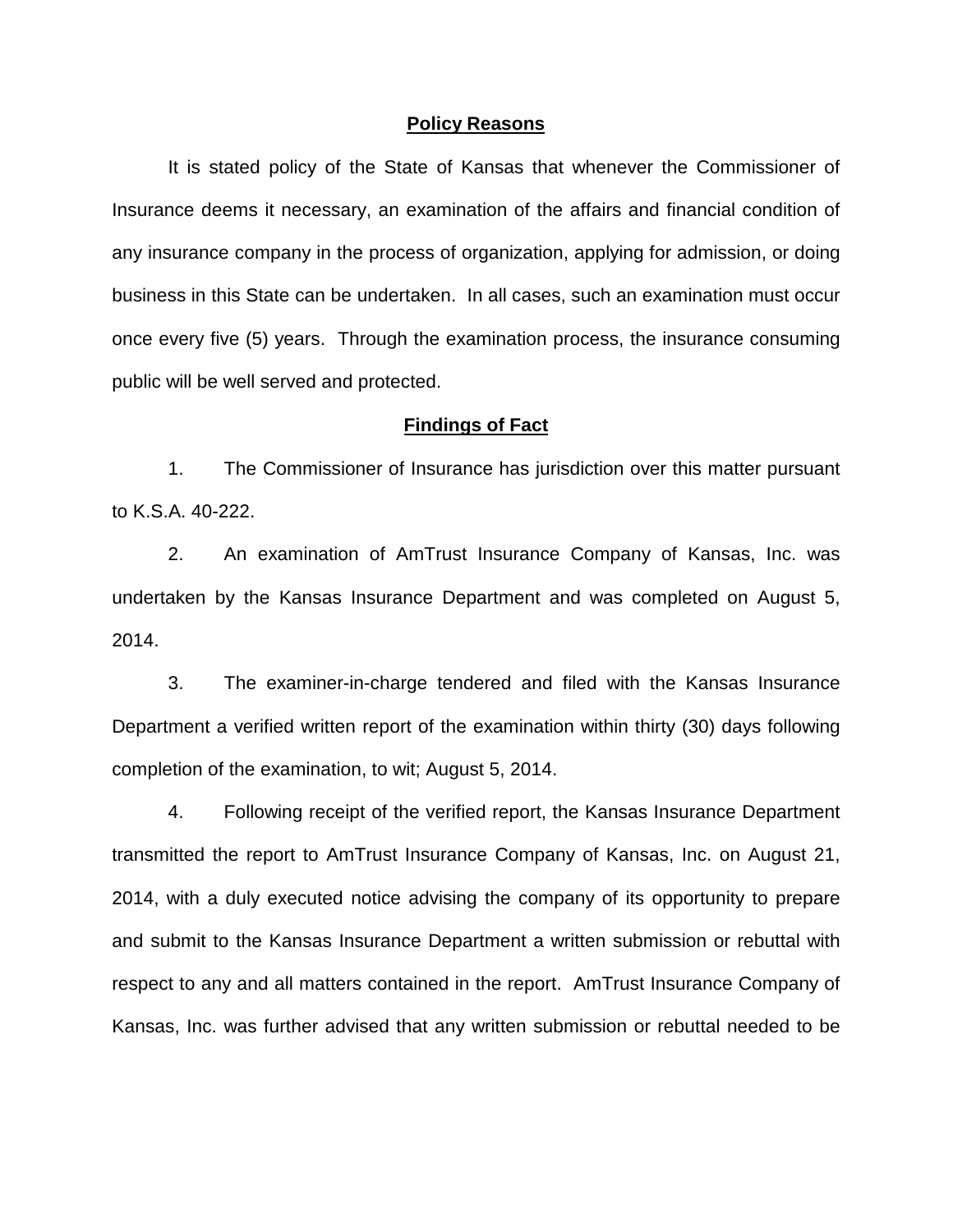filed with the Kansas Insurance Department no later than thirty (30) days after receipt of the verified report.

5. AmTrust Insurance Company of Kansas, Inc. filed a written acceptance of the verified report on September 4, 2014.

6. Based upon the written submission tendered by AmTrust Insurance Company of Kansas, Inc., the company took no exceptions to matters contained in the verified report.

7. Within thirty (30) days of the end of the time period allowed for written submission or rebuttal, the Commissioner of Insurance fully reviewed the report, together with all written submissions and rebuttals provided by AmTrust Insurance Company of Kansas, Inc.. The Commissioner of Insurance further reviewed all relevant workpapers.

8. No other written submissions or rebuttals were submitted by AmTrust Insurance Company of Kansas, Inc.

# **Conclusion of Law**

9. K.S.A. 40-222(k)(2) provides:

"Within 30 days of the end of the period allowed for the receipt of written submissions or rebuttals, the commissioner shall fully consider and review the report, together with any written submissions or rebuttals and any relevant portions of the examiners workpapers and enter an order:

- (A) Adopting the examination report as filed or with modification or corrections. If the examination report reveals that the company is operating in violation of any law, regulation or prior order of the commissioner, the commissioner may order the company to take any action the commissioner considers necessary and appropriate to cure such violations; or
- (B) rejecting the examination report with directions to the examiners to reopen the examination for purposes of obtaining additional data,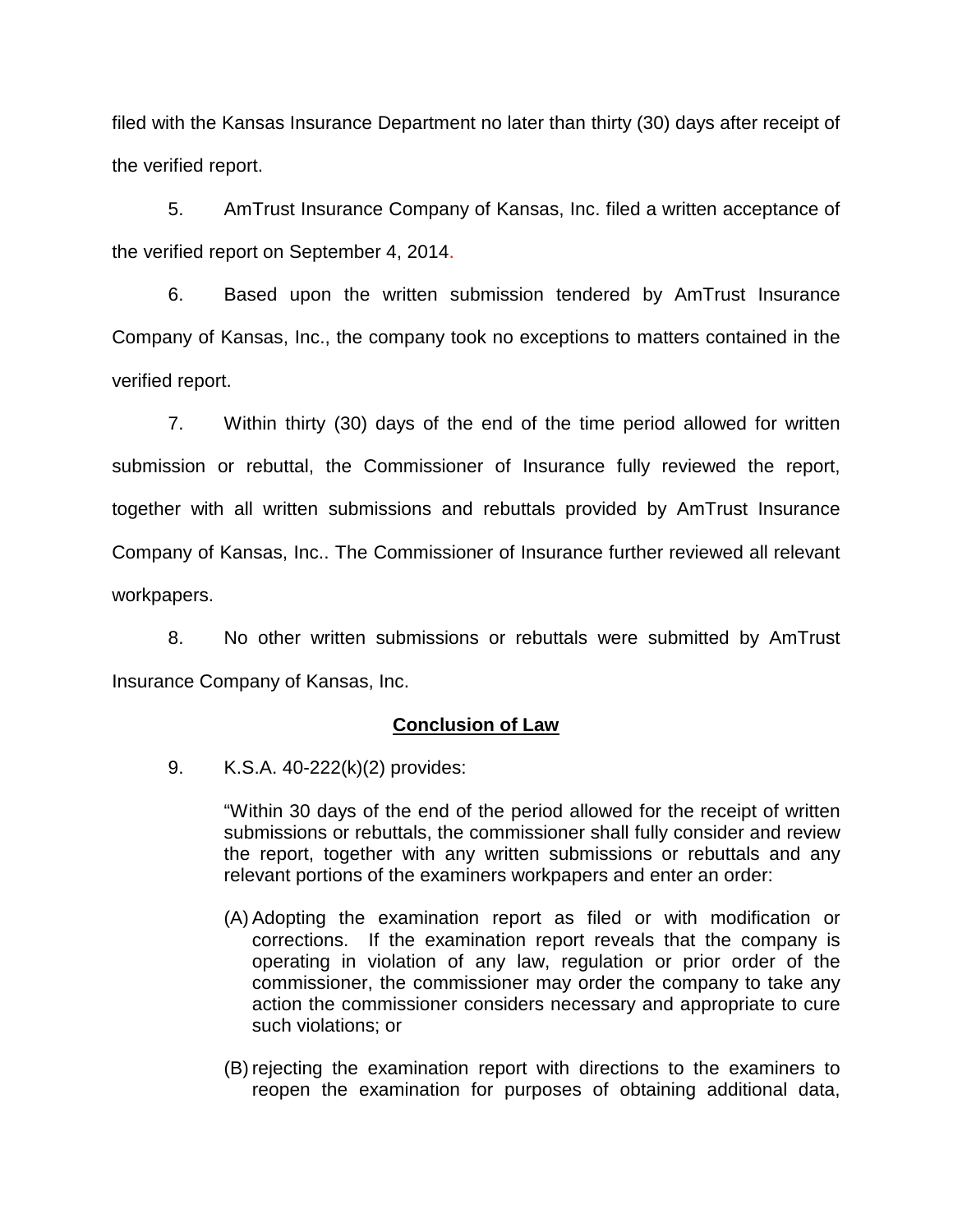documentation or information, and refiling pursuant to subsection (k); or

(C)call and conduct a fact-finding hearing in accordance with K.S.A. 40- 281 and amendments thereto for purposes of obtaining additional documentation, data, information and testimony."

10. Based upon the Findings of Fact enumerated in paragraphs #1 through #8 above, the financial condition examination report as of December 31, 2012 of AmTrust Insurance Company of Kansas, Inc. should be adopted.

# **IT IS THEREFORE, BY THE COMMISSIONER OF INSURANCE, ORDERED THAT:**

1. The financial condition examination report as of December 31, 2012 of

AmTrust Insurance Company of Kansas, Inc. hereby is adopted.

2. The Commissioner of Insurance retains jurisdiction over this matter to issue any and all further Orders deemed appropriate or to take such further action necessary to dispose of this matter.

**IT IS SO ORDERED THIS \_\_22nd\_\_ DAY OF SEPTEMBER, 2014 IN THE CITY OF TOPEKA, COUNTY OF SHAWNEE, STATE OF KANSAS.**



| S/ Sandy Praeger          |
|---------------------------|
| <b>Sandy Praeger</b>      |
| Commissioner of Insurance |
| By:                       |
|                           |

\_/s/ John Wine\_\_\_\_\_\_\_\_\_\_\_\_\_\_\_\_\_\_\_\_

John Wine

General Counsel